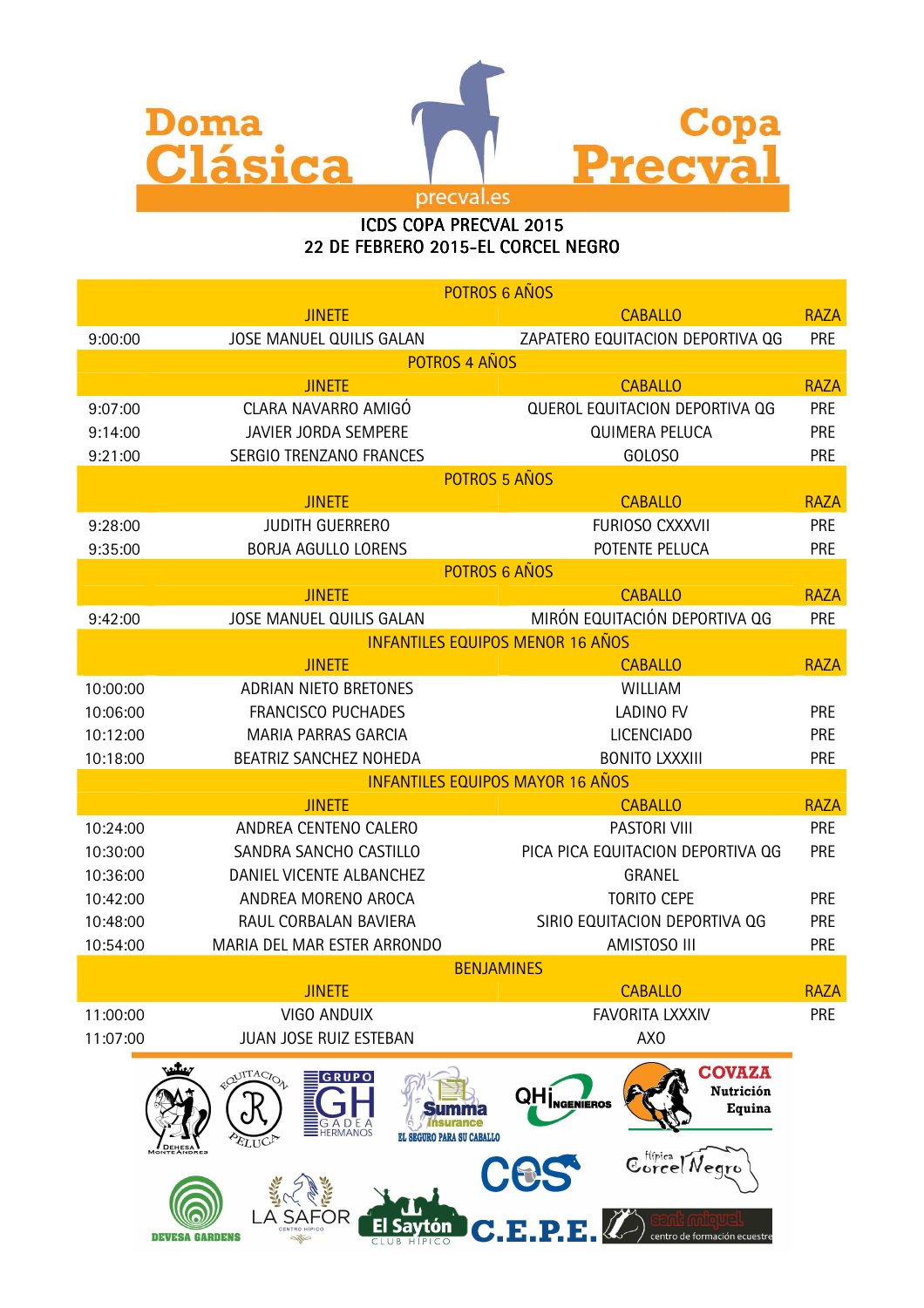

## ICDS COPA PRECVAL 2015 22 DE FEBRERO 2015-EL CORCEL NEGRO

|                    | <b>JUVENILES 0* EQUIPOS</b>           |                                |             |  |  |
|--------------------|---------------------------------------|--------------------------------|-------------|--|--|
|                    | <b>JINETE</b>                         | <b>CABALLO</b>                 | <b>RAZA</b> |  |  |
| 11:30:00           | PABLO PINTO                           | ZAMBRA EQUITACION DEPORTIVA QG |             |  |  |
| 11:37:00           | <b>VALERIE BIEHLER</b>                | <b>INTEGRAL EQUINA AMON</b>    |             |  |  |
| 11:44:00           | MARTA OLMOS MOCHOLI                   | <b>MATADOR CEPE</b>            |             |  |  |
|                    | <b>JUVENILES EQUIPOS</b>              |                                |             |  |  |
|                    | <b>JINETE</b>                         | <b>CABALLO</b>                 | <b>RAZA</b> |  |  |
| 11:51:00           | DIEGO GARCÍA-SAIZ SANTAMARIA          | <b>MALEGRO</b>                 | <b>PRE</b>  |  |  |
| 11:58:00           | <b>SERGIO TRENZANO FRANCES</b>        | <b>OBRADOR VIII</b>            | <b>PRE</b>  |  |  |
| 12:05:00           | MIGUEL ANGEL PEREZ                    | <b>FANTASTIC LA GRANJA</b>     | <b>PRE</b>  |  |  |
| 12:12:00           | ROCIO ESTEBAN GARCIA                  | MIRLO CEPE                     |             |  |  |
| 12:19:00           | <b>JUAN BALLESTER SANCHIS</b>         | <b>LANCELOT CEPE</b>           |             |  |  |
| 12:26:00           | NOELIA CAMAÑES TOMAS                  | VAN GOGH                       |             |  |  |
| 12:33:00           | VANESA FORANO SERRA                   | MACHAQUITO VI                  | <b>PRE</b>  |  |  |
|                    | <b>AP</b>                             |                                |             |  |  |
|                    | <b>JINETE</b>                         | <b>CABALLO</b>                 | <b>RAZA</b> |  |  |
| 12:50:00           | <b>JAVIER BIOSCA</b>                  | ZAFIRO LA GRANJA               |             |  |  |
| 12:56:00           | SARA FERNANDEZ DE CORDOVA Y ALEXANDRE | PRINCIPE QG DEVESA GARDENS     | <b>PRE</b>  |  |  |
| 13:02:00           | MARTA ALARIO GALAN                    | CFE SANT MIQUEL ASHA           |             |  |  |
| 13:08:00           | <b>JEANNE SCHUH</b>                   | <b>KARZANA</b>                 |             |  |  |
| 13:14:00           | <b>ALEXIA DE VICENTE</b>              | JUPITER QG DEVESA GARDENS      | <b>PRE</b>  |  |  |
| 13:20:00           | NOA ALBIÑANA GARCIA                   | <b>DANDY DMA</b>               |             |  |  |
| 13:26:00           | NATALIA GOMEZ CIUPITU                 | <b>DA VINCI</b>                |             |  |  |
| 13:32:00           | LUCIA BARBERÁ RAUSELL                 | PRINCIPE QG DEVESA GARDENS     | <b>PRE</b>  |  |  |
| 13:38:00           | MARIA VAZQUEZ BENLLOCH                | CFE SANT MIQUEL ASHA           |             |  |  |
| 13:44:00           | AITANA VINAIXA GOMEZ                  | DARDO AM II                    | <b>PRE</b>  |  |  |
| 13:50:00           | NATALIA SANCHEZ GOMIS                 | <b>FITO</b>                    |             |  |  |
| 13:56:00           | <b>BLANCA PALOMARES ANGUIX</b>        | JUPITER OG DEVESA GARDENS      | <b>PRE</b>  |  |  |
| 14:02:00           | <b>LEONTINE SCHUH</b>                 | <b>KARZANA</b>                 |             |  |  |
| 14:08:00           | SOFIA TEMPO GARCIA                    | CFE SANT MIQUEL ASHA           |             |  |  |
| ENTREGA DE PREMIOS |                                       |                                |             |  |  |

**PRUEBAS MAÑANA**